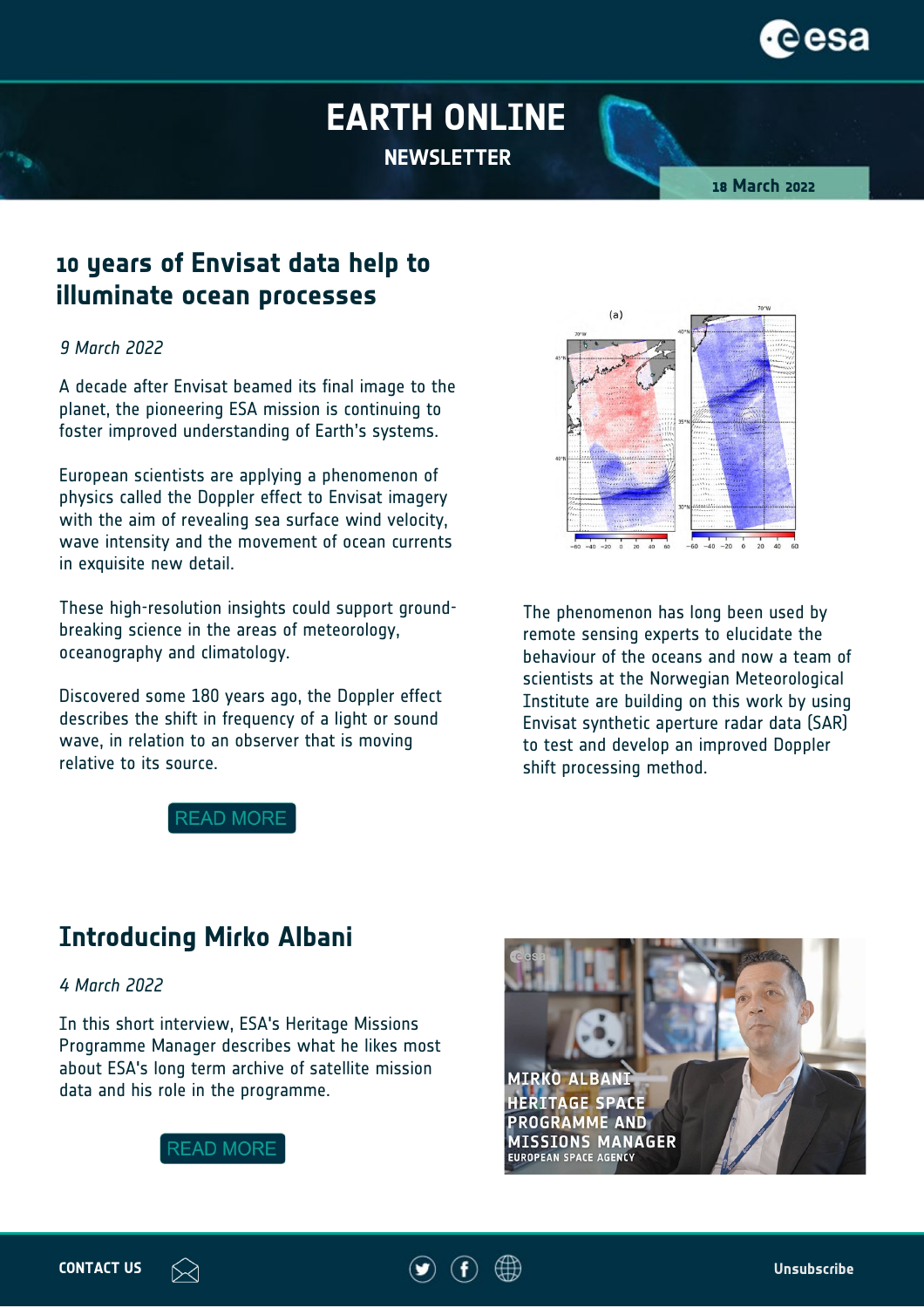### **EARTH ONLINE NEWSLETTER**

### **Highlight on:**

### **New open-source Python library improves rapid mapping services**

#### *17 March 2022*

In emergency services, rapid response is paramount. ICube-SERTIT's Rapid Mapping Service provides near real-time delivery of geo-information to help emergency services respond quickly to disasters such as flooding, fires and landslides.

A new Python open-source library, called EOReader, speeds up this mapping response by enabling the easy opening of imagery from multiple satellite sensors, both optical and synthetic aperture radar sensors, both optical and synthetic aperture radar end approach be used to load satellite bands, both SAR).<br>CAR). Third Party





#### **EOReader Optical Band Mapping**

optical and SAR, from over 20 Third Party Missions (TPM) and the Copernicus Sentinels. The optical sensors cover all ranges of data resolutions, depending on the needs of the disaster response, from the very high resolution Pléiades, WorldView and PlanetScope, to the high resolution Landsat missions. SAR sensors can also be managed in EOReader from a range of missions such as COSMO-SkyMed, RADARSAT-2, ICEYE and TerraSAR-X.

#### **READ MORE**



### **UPCOMING EVENTS**